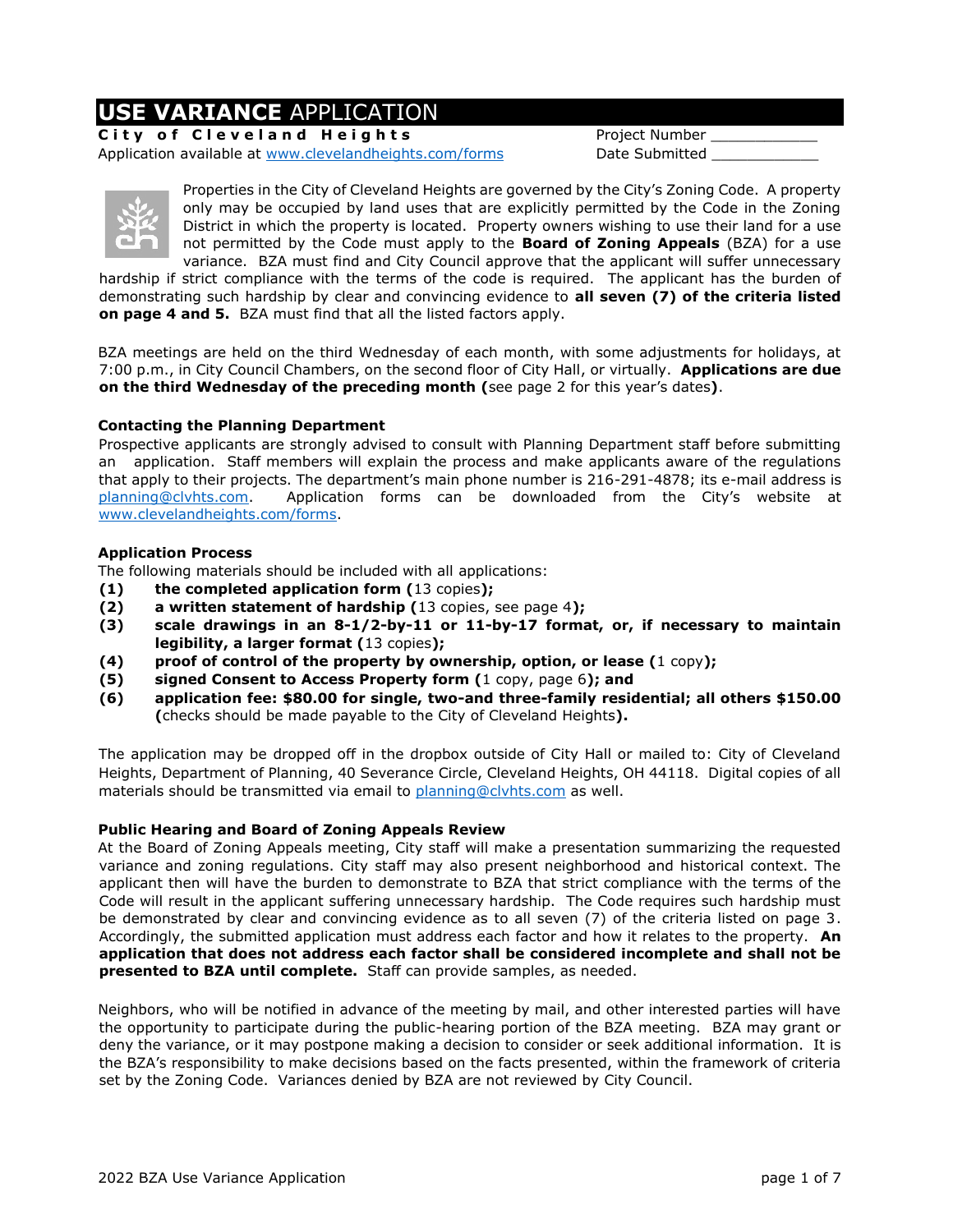### **City Council Review**

A use variance is granted and has effect only following approval by City Council. A certified copy of the finding of the BZA granting the use variance is filed with Council. The record before the BZA is provided to Council and a staff report summarizing the same shall be made before the Committee of the Whole. Council shall approve the variance if it finds that the applicant has demonstrated, by clear and convincing evidence, all the criteria set forth in Section 1115.07(e)(2), outlined on pages 4 and 5. If Council does not find that the applicant has demonstrated all of the criteria set forth in Section 1115.07(e)(2) to the Board by clear and convincing evidence, Council shall disapprove the action of the BZA. Council will state the specific reasons for such disapproval.

#### **Other approvals**

The granting of a variance does not imply approval of specific plans by the Building Dept., Architectural Board of Review, or other City entities. Questions about building permits and regulations may be addressed to the Building Dept. at 216-291-4900.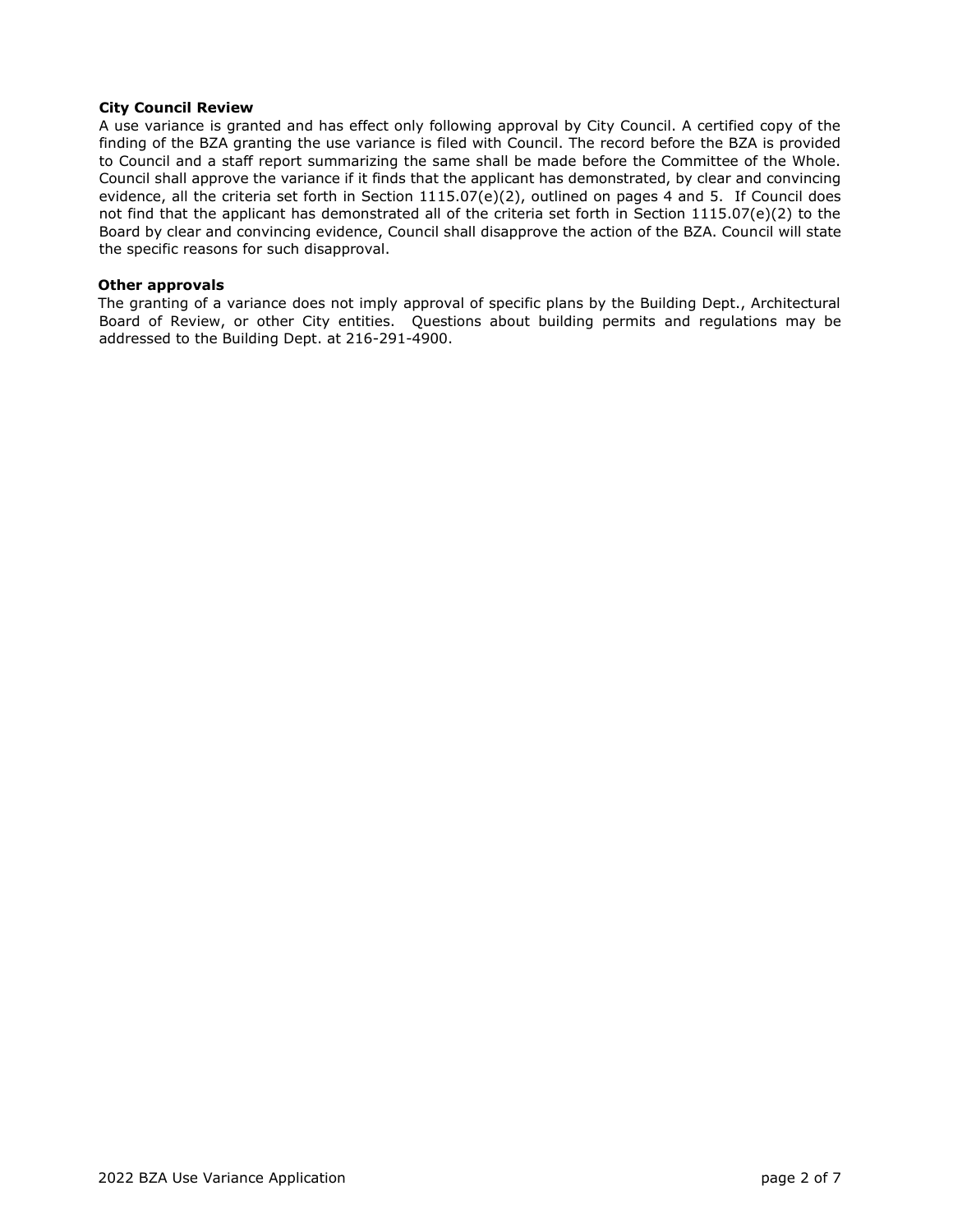# **BZA MEETING DATES FOR THE YEAR 2022**

BZA meetings are held on the third Wednesday of each month at 7:00 p.m., unless otherwise indicated and are held in City Council Chambers on the 2<sup>nd</sup> floor of Cleveland Heights City Hall or virtually. Applications are due by 5:00 p.m. on the third Wednesday of the previous month, unless otherwise indicated.

### **The applicant or the applicant's representative must be present at the meeting.**

Variances granted by BZA are not effective until approved by City Council, Council review dates are approximate meeting dates, applicants will be informed of the scheduled date for their case.

| <b>Application Deadline</b>                                                                                                                                                                                                    |         | <b>Meeting Date City Council Review Date</b>       |  |
|--------------------------------------------------------------------------------------------------------------------------------------------------------------------------------------------------------------------------------|---------|----------------------------------------------------|--|
| Dec 15, 2021 and the state of the state of the state of the state of the state of the state of the state of the state of the state of the state of the state of the state of the state of the state of the state of the state  |         | <b>Jan 19</b> Feb 07                               |  |
| <u>Jan 19</u>                                                                                                                                                                                                                  |         | Feb 16 March 07                                    |  |
| Feb 16 and the state of the state of the state of the state of the state of the state of the state of the state of the state of the state of the state of the state of the state of the state of the state of the state of the |         | Mar 23* April 04                                   |  |
|                                                                                                                                                                                                                                |         | $\frac{\text{Mar } 23^*}{\text{Mar } 23^*}$ May 09 |  |
|                                                                                                                                                                                                                                |         | Apr 27* <b>May 18</b> Dune 06                      |  |
| May 18 May 18                                                                                                                                                                                                                  |         | <b>June 15</b> <i>July 11 July 11</i>              |  |
|                                                                                                                                                                                                                                |         |                                                    |  |
|                                                                                                                                                                                                                                |         | Sept 12                                            |  |
| <u>Aug 17</u> and 17                                                                                                                                                                                                           | Sept 21 | $Oct$ 03                                           |  |
| Sep 21                                                                                                                                                                                                                         | Oct 19  | Nov 07                                             |  |
| Oct 19                                                                                                                                                                                                                         | Nov 16  | Dec 05                                             |  |
| $\sqrt{16}$                                                                                                                                                                                                                    | Dec 21  | Jan 09, 2023                                       |  |
|                                                                                                                                                                                                                                |         | Dec 21 <b>Jan 18, 2023</b> Feb 06, 2023            |  |
|                                                                                                                                                                                                                                |         |                                                    |  |

\*Holiday-related date change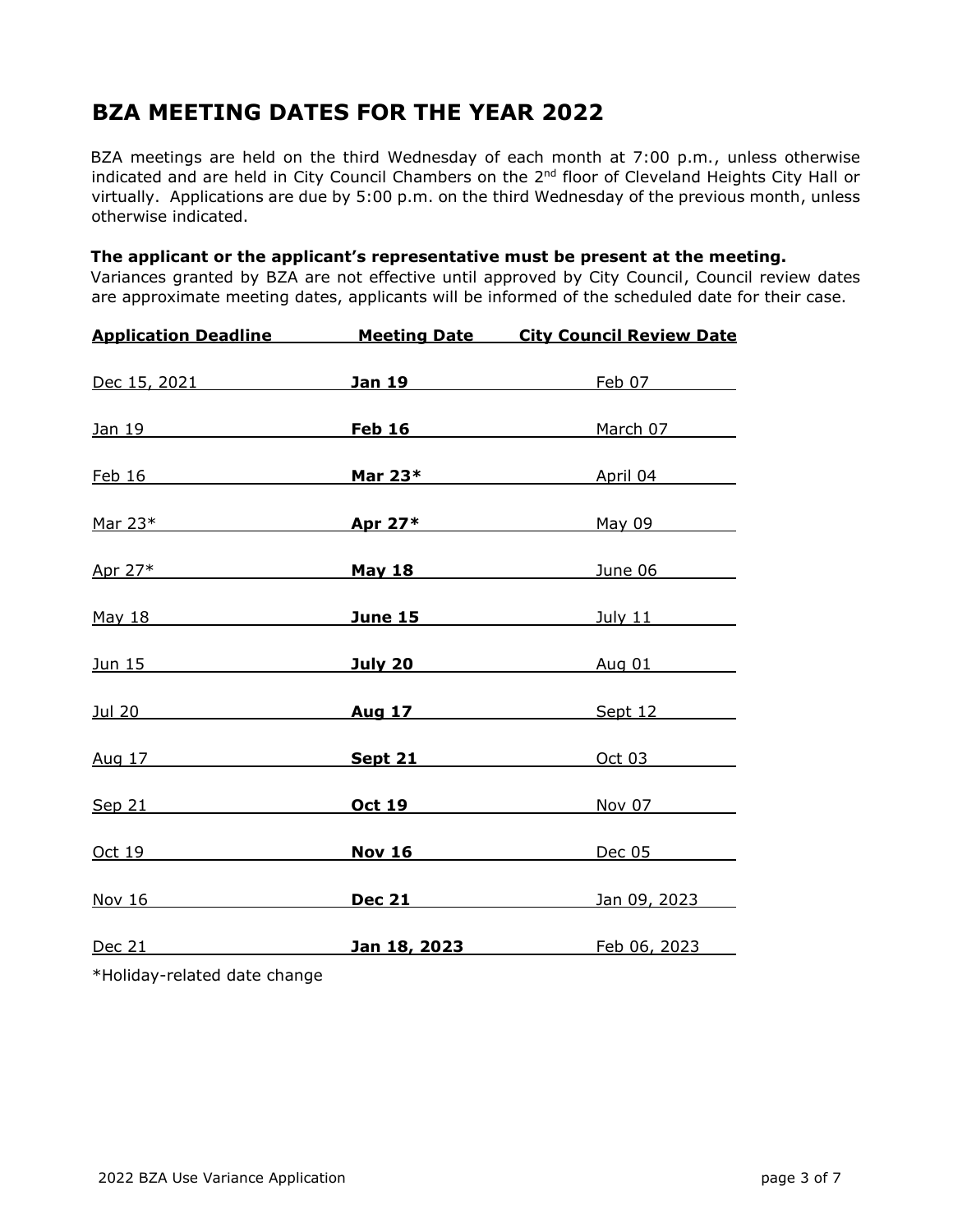# **USE VARIANCE** APPLICATION FORM

| Please type or print clearly.                                                     | Calendar number |  |  |  |  |
|-----------------------------------------------------------------------------------|-----------------|--|--|--|--|
|                                                                                   | Date submitted  |  |  |  |  |
| Contact information:                                                              |                 |  |  |  |  |
|                                                                                   |                 |  |  |  |  |
|                                                                                   |                 |  |  |  |  |
|                                                                                   |                 |  |  |  |  |
|                                                                                   |                 |  |  |  |  |
|                                                                                   |                 |  |  |  |  |
|                                                                                   |                 |  |  |  |  |
|                                                                                   |                 |  |  |  |  |
|                                                                                   |                 |  |  |  |  |
|                                                                                   |                 |  |  |  |  |
|                                                                                   |                 |  |  |  |  |
|                                                                                   |                 |  |  |  |  |
|                                                                                   |                 |  |  |  |  |
| Brief summary of variance request (please attach complete Statement of Hardship): |                 |  |  |  |  |
|                                                                                   |                 |  |  |  |  |
|                                                                                   |                 |  |  |  |  |
|                                                                                   |                 |  |  |  |  |
|                                                                                   |                 |  |  |  |  |
|                                                                                   |                 |  |  |  |  |
|                                                                                   |                 |  |  |  |  |

Supporting documentation (check all that apply):

|  | Completed Application (13 copies)                                                      |
|--|----------------------------------------------------------------------------------------|
|  | Detailed statement of hardship (13 copies)                                             |
|  | Proof of ownership, option, or lease agreement (1 copy)                                |
|  | Scale drawings (site plan; & floor plan if applicable) in an 8-1/2-by-11 or            |
|  | 11-by-17 format, or, if necessary to maintain legibility, a larger format (13 copies); |
|  | Elevations, if applicable (13 copies)                                                  |
|  | signed Consent to Access Property form (1 copy)                                        |
|  | Application fee                                                                        |
|  |                                                                                        |

I swear or affirm that the information in this application is true and correct to the best of my abilities.

| Applicant's signature | Date                                 |                   |                  |
|-----------------------|--------------------------------------|-------------------|------------------|
|                       | <b>Press Here To Print All Pages</b> | <b>Reset Form</b> | <b>Save Form</b> |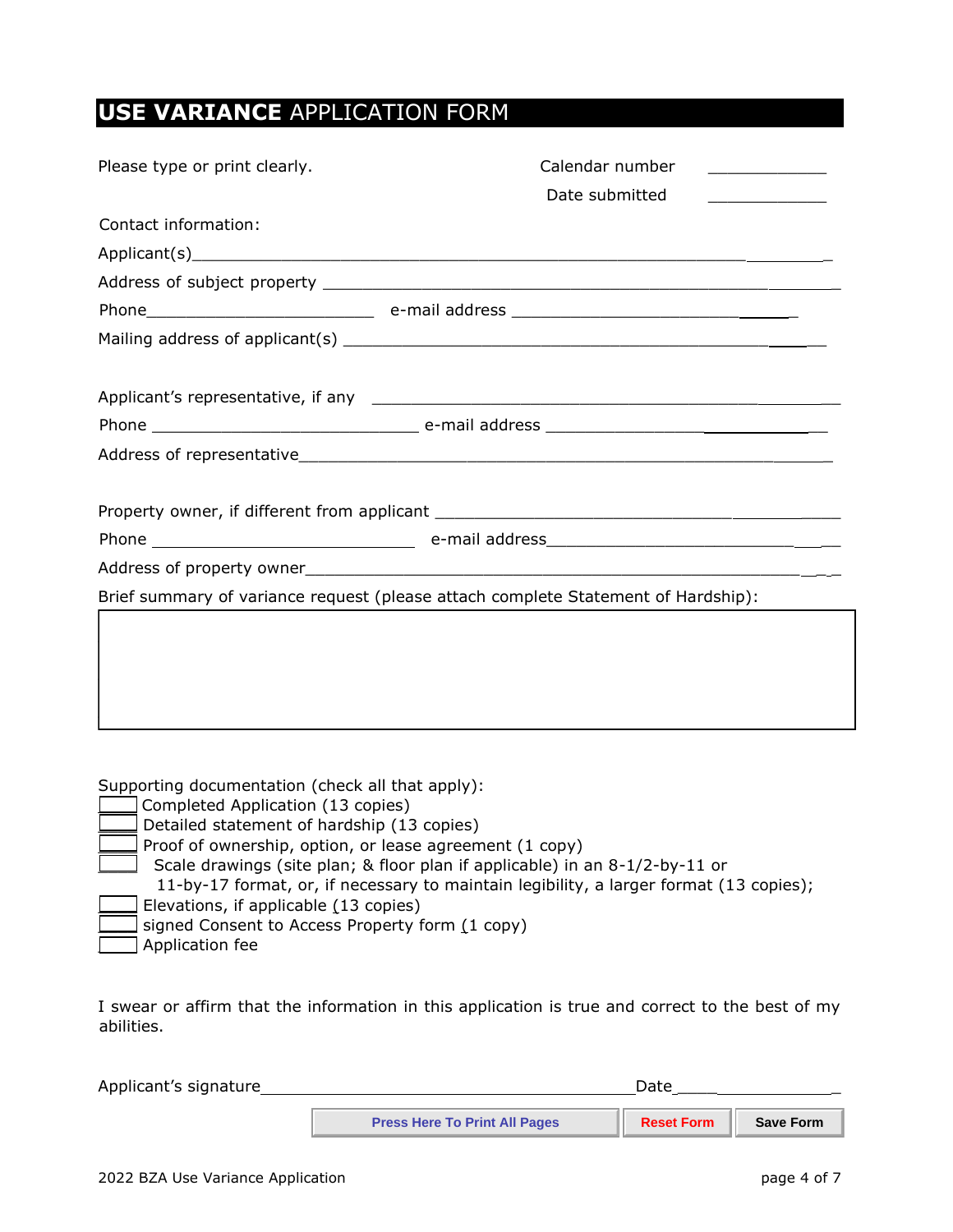# **STATEMENT OF HARDSHIP**

To obtain a use variance, an applicant must show, to the satisfaction of the Board of Zoning Appeals (BZA) that strictly adhering to the Zoning Code's limitations on the use of his or her property, would result in an "unnecessary hardship." To this end, a written statement of hardship must accompany an application for a use variance. **Please complete this Statement of Hardship, by addressing all seven (7) of the criteria listed below.** Additional documents may be submitted as further proof.

In deciding whether to grant a use variance, BZA must determine that all seven (7) of the following criteria are met by the proposed use of the property that is the subject of the use variance request:

A. Please explain why or how the property cannot be put to any economically viable use under

any of the permitted uses in the zoning district:

B. The variance requested stems from a condition which is unique to the property at issue and not ordinarily found in the same zone or district This/these condition(s) is/are:

C. The hardship condition is not created by actions of the applicant. The hardship condition is a result of:

D. The granting of the variance will not adversely affect the rights of adjacent property owners or residents; because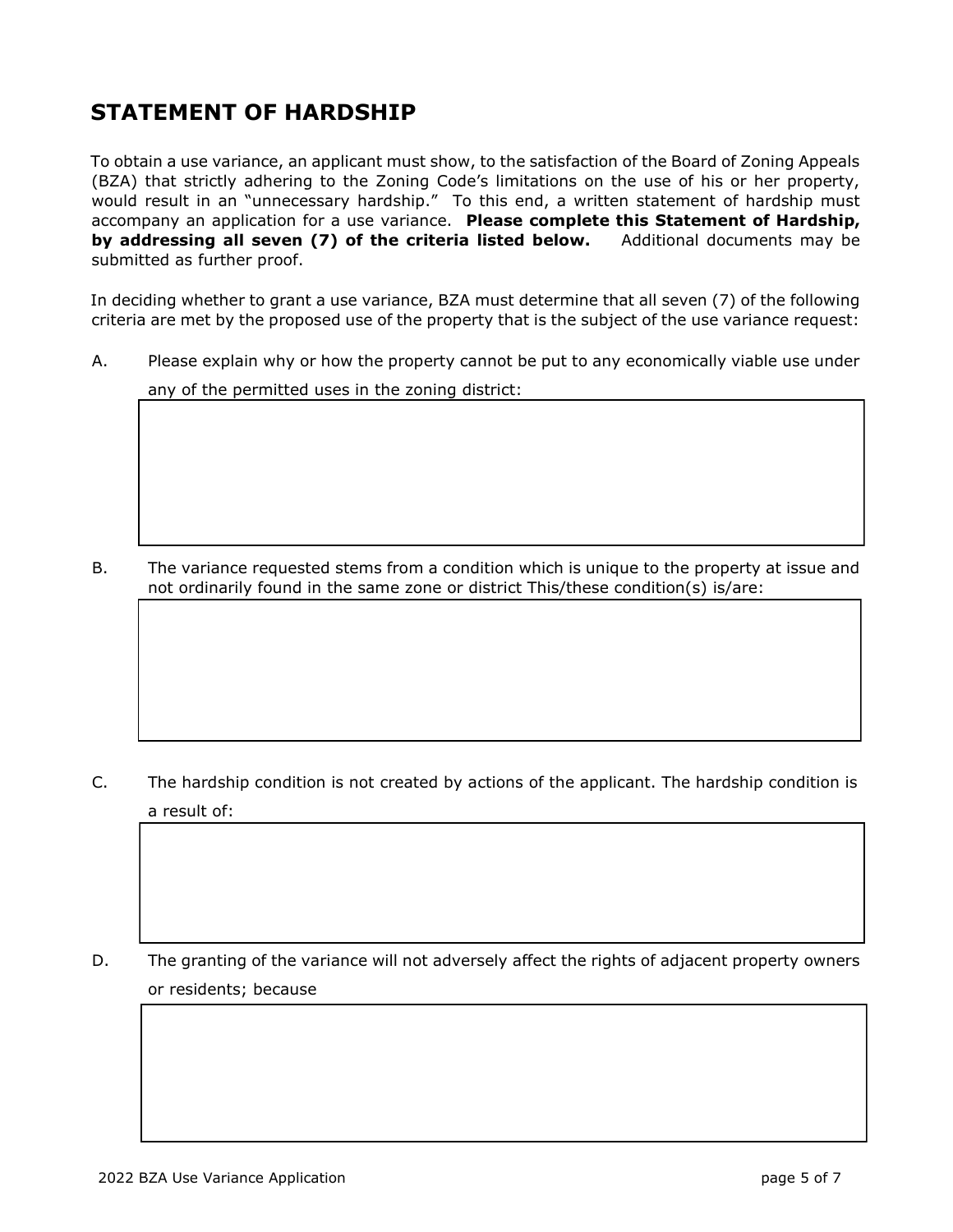E. The granting of the variance will not adversely affect the public health, safety or general welfare; because

F. The variance will be consistent with the general spirit and intent of the Zoning Code; because

 $\mathcal{L}_\text{max}$  $\mathcal{L}_\mathcal{L} = \mathcal{L}_\mathcal{L}$ 

 $\mathcal{L}_\mathcal{L} = \{ \mathcal{L}_\mathcal{L} = \{ \mathcal{L}_\mathcal{L} = \{ \mathcal{L}_\mathcal{L} = \{ \mathcal{L}_\mathcal{L} = \{ \mathcal{L}_\mathcal{L} = \{ \mathcal{L}_\mathcal{L} = \{ \mathcal{L}_\mathcal{L} = \{ \mathcal{L}_\mathcal{L} = \{ \mathcal{L}_\mathcal{L} = \{ \mathcal{L}_\mathcal{L} = \{ \mathcal{L}_\mathcal{L} = \{ \mathcal{L}_\mathcal{L} = \{ \mathcal{L}_\mathcal{L} = \{ \mathcal{L}_\mathcal{$  $\mathcal{L}_\mathcal{L} = \{ \mathcal{L}_\mathcal{L} = \{ \mathcal{L}_\mathcal{L} = \{ \mathcal{L}_\mathcal{L} = \{ \mathcal{L}_\mathcal{L} = \{ \mathcal{L}_\mathcal{L} = \{ \mathcal{L}_\mathcal{L} = \{ \mathcal{L}_\mathcal{L} = \{ \mathcal{L}_\mathcal{L} = \{ \mathcal{L}_\mathcal{L} = \{ \mathcal{L}_\mathcal{L} = \{ \mathcal{L}_\mathcal{L} = \{ \mathcal{L}_\mathcal{L} = \{ \mathcal{L}_\mathcal{L} = \{ \mathcal{L}_\mathcal{$ 

 $\mathcal{L}_\text{max}$  and the set of the set of the set of the set of the set of the set of the set of the set of the set of  $\mathcal{L}_\mathcal{L} = \{ \mathcal{L}_\mathcal{L} = \{ \mathcal{L}_\mathcal{L} = \{ \mathcal{L}_\mathcal{L} = \{ \mathcal{L}_\mathcal{L} = \{ \mathcal{L}_\mathcal{L} = \{ \mathcal{L}_\mathcal{L} = \{ \mathcal{L}_\mathcal{L} = \{ \mathcal{L}_\mathcal{L} = \{ \mathcal{L}_\mathcal{L} = \{ \mathcal{L}_\mathcal{L} = \{ \mathcal{L}_\mathcal{L} = \{ \mathcal{L}_\mathcal{L} = \{ \mathcal{L}_\mathcal{L} = \{ \mathcal{L}_\mathcal{$ 

G. Please explain how the variance sought is the minimum which will afford relief to the applicant.

If you have questions, please contact the Planning Department at 216-291-4878 or [planning@clvhts.com.](mailto:planning@clvhts.com)

The criteria listed above can be found in Subsection 1115.07(e)(2) of the Cleveland Heights Zoning Code.